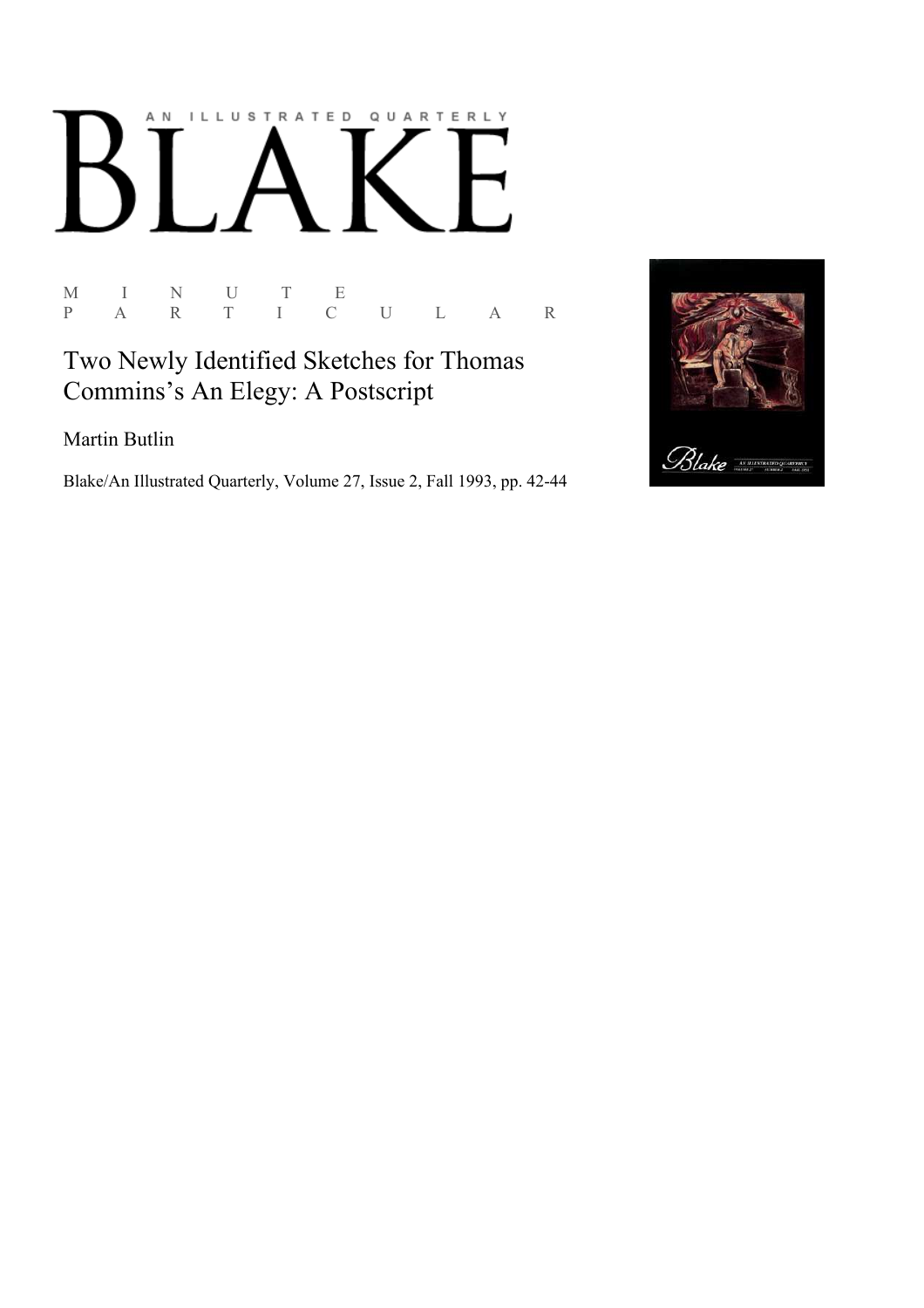for two weeks. Plate numbers and copy designations for Blake's illuminated books follow Bentley, *Blake Books.* 

6 A few plates printed in blue appear in *Songs of Innocence* copies R and Y; these were probably printed in the same session as *America* copy M (Viscomi, ch. 3D. Slight variations in the color of the "same" ink can be explained by differences in the thickness with which it is applied to the copperplate and printed. The reflective surface of the ink (and hence its tone) and the extent to which the paper shows through the ink and affects its color are thereby altered. Greater differences can be caused by the artist thinning the ink or by changing the color mix—a bit more green for one pull, a bit more blue for the next during the same printing session. These factors, as well as differences in the lighting conditions under which prints are studied and the subjectivity of human color perception, give rise to the different colors (e.g., "blue," "blue-green," "greenish-

blue," etc.) ascribed to impressions printed with the "same" (but perhaps frequently altered) batch of ink.

7 The 1799 watermarks in *America* copy M provide only a *terminus a quo* for its printing. The frontispiece was printed in brown, black, and burnt umber, and thus may be the product of a different printing session.

8 The four Canberra prints of designs only were formerly in the collection of Kerrison Preston; for monochrome reproductions, see Bindman plates 504a, 5l6a, 525a, 526a. Plate 1 is reproduced in color in Blake, *Jerusalem,* frontispiece. Plate 47, which includes one line of text below the design, is reproduced in color on the cover of the Colnaghi catalogue.

9 Bentley, *Blake Books 262-63,* states that the four raw-sienna impressions trimmed to the designs were "probably" those shown in 1812 and "were probably disposed of abruptly" because of the seizure by the landlord. But the provenance of

these impressions listed by Bentley— Blake, his widow, Frederick Tatham—indicates that they remained in Blake's possession until his death. I can see no reason for selecting these four raw-sienna impressions over at least plates 6, 28, and 51 in blue as those most likely to have been exhibited in 1812. Bentley, *Blake Books*  262-63nl, offers a list of impressions of plates that "might have been" in the 1812 show. Plates 28 and 51 in blue ink are included, but not plate 6.

10 According to Christie's catalogue of 11 May 1993, "it has now been suggested by Mr. Essick and Professor Viscomi that *Los and his spectre* [i.e., *Jerusalem* plate 6] is one of twelve hand-colored plates from *Jerusalem* exhibited by Blake at the Royal Watercolour Society *[sic]* in London in 1812." Neither Viscomi nor I can recall telling Christie's that "twelve" plates were exhibited, although it is possible to arrive at that number through a selection of blue and raw-sienna impressions.

# *MINUTE PARTICULARS*

Two Newly Identified Sketches for Thomas Commins's *An Elegy-.*  A Postscript

### by Martin Butlin

There seems to be a rule in Blake's<br>work that the less important the here seems to be a rule in Blake's project and the more removed from his fundamental concerns, the more documentary material or the more preparatory sketches survive. This is the case with the various illustrations to William Hayley's literary projects; it is rapidly becoming the case with Commins's *An Elegy.* No sooner had I passed the final proofs from my article in the summer issue of *Blake<sup>1</sup>* than another sheet of drawings was brought into Christie's bearing no fewer than three further drawings related to the project.<sup>2</sup>



1. Alternative design for Commins's *An Elegy,* c. 1786. Pen and wash over pencil, framing line diameter approx. 30.0 cm. Sold at Christie's 17 November 1992.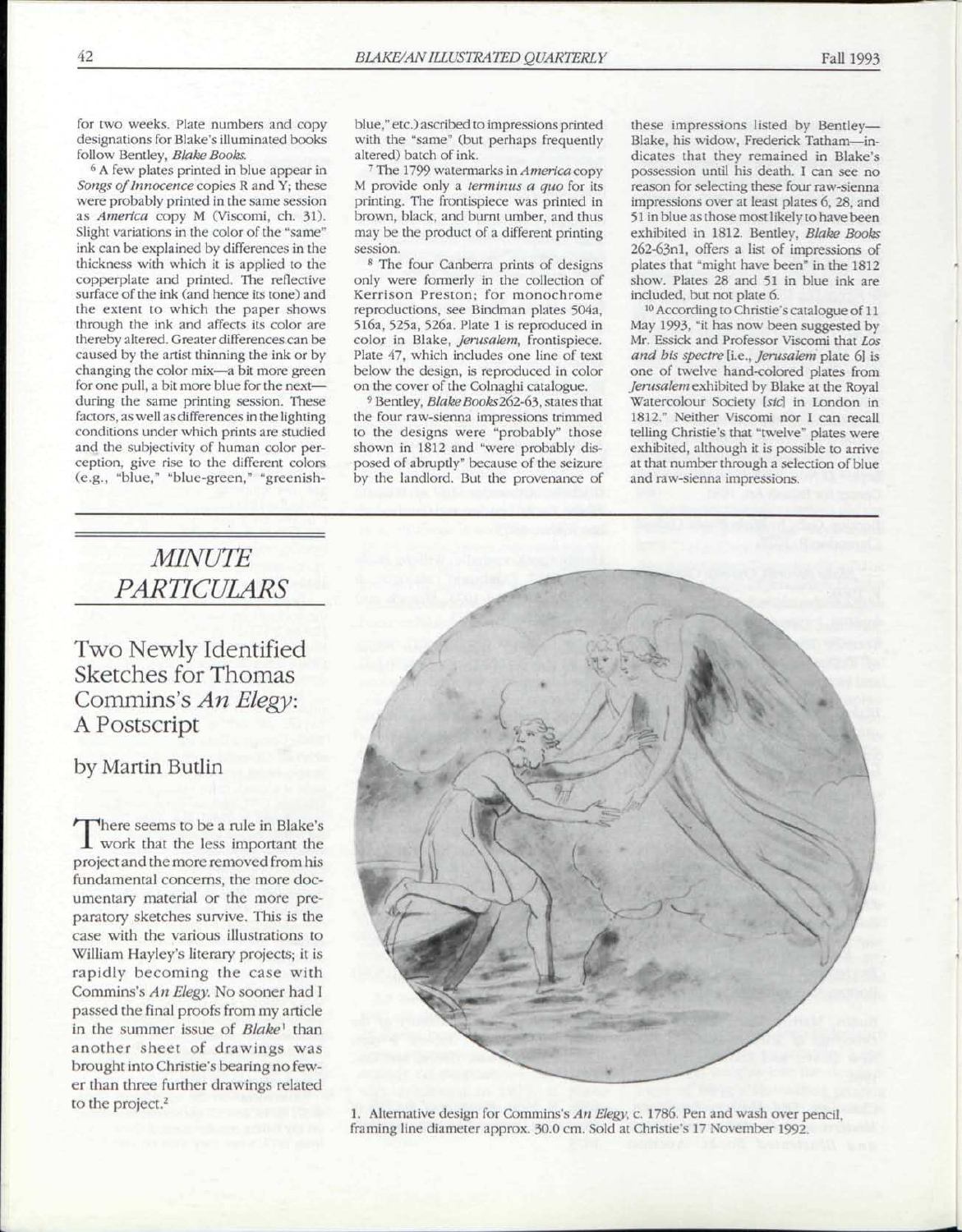On the recto, circumscribed in a drawn circle, is a variation of the drawing of an old man getting out of a boat, though in reverse. Unlike the vertical oval composition from the Cunliffe collection now in the U.S., the two angels welcoming him are airborne and hover, set against a cloud, over a bare promontory; there are no trees behind. This drawing is in pen and wash. On the reverse, in pencil, there are a number of drawings including one of the young man approaching the shore in his boat, this time in the same direction as that on the drawing from the Cunliffe collection. The figures in the center of the compositions seem to be part of the same composition and show two figures standing on the shore, seen against a cloud as is the case of the angels on the recto. To the right and apparently slightly larger in scale and therefore not part of the same compo-

sition are two sketches for what seems to be the same figure, stooping over with arms held down close together; this figure, perhaps a reminiscence of the two figures pulling in nets in Raphael's tapestry cartoon of *The Miraculous Draft of Fishes,* could represent a figure leaning down to secure the boat in the main drawing but alternatively could be a sketch of a completely different idea such as the figure of Simeon in *Joseph Ordering Simeon to be Bound,* of which there is both a water color sketch and a final version exhibited at the Royal Academy in 1785.<sup>3</sup> Finally, and what clinches the connection of the drawings in the U.S. with the engraving for Commins's *An Elegy,* there is a drawing on the left hand side of the paper, to be seen upside down, of an upright oval composition corresponding closely to that final engraving; this drawing is much

more summarily executed than the other drawings on the sheet.

The order in which the drawings on the two sheets were made is not altogether clear. However, it is the circular, more heavily drawn version of the old man getting out of the boat that seems to be the later of the two versions of that composition. The clouds behind the airborne angels in this circular drawing recur behind the similar figures welcoming the young man rowing his boat towards the shore on the verso of the newly discovered sheet, but whether this comes before or after the version of that composition from the Cunliffe collection in which there are no angels but in which there are trees behind is uncertain, though it does seem to lead on more logically to the final engraving where again there are no angels, rather the young man's wife and child. It is likely that this last,



2. Sketches for Commins's *An Elegy* and other drawings, c. 1786 (verso of illus. 1). Pencil, 30.7 by 46.0 cm. Sold at Christie's 17 November 1992.